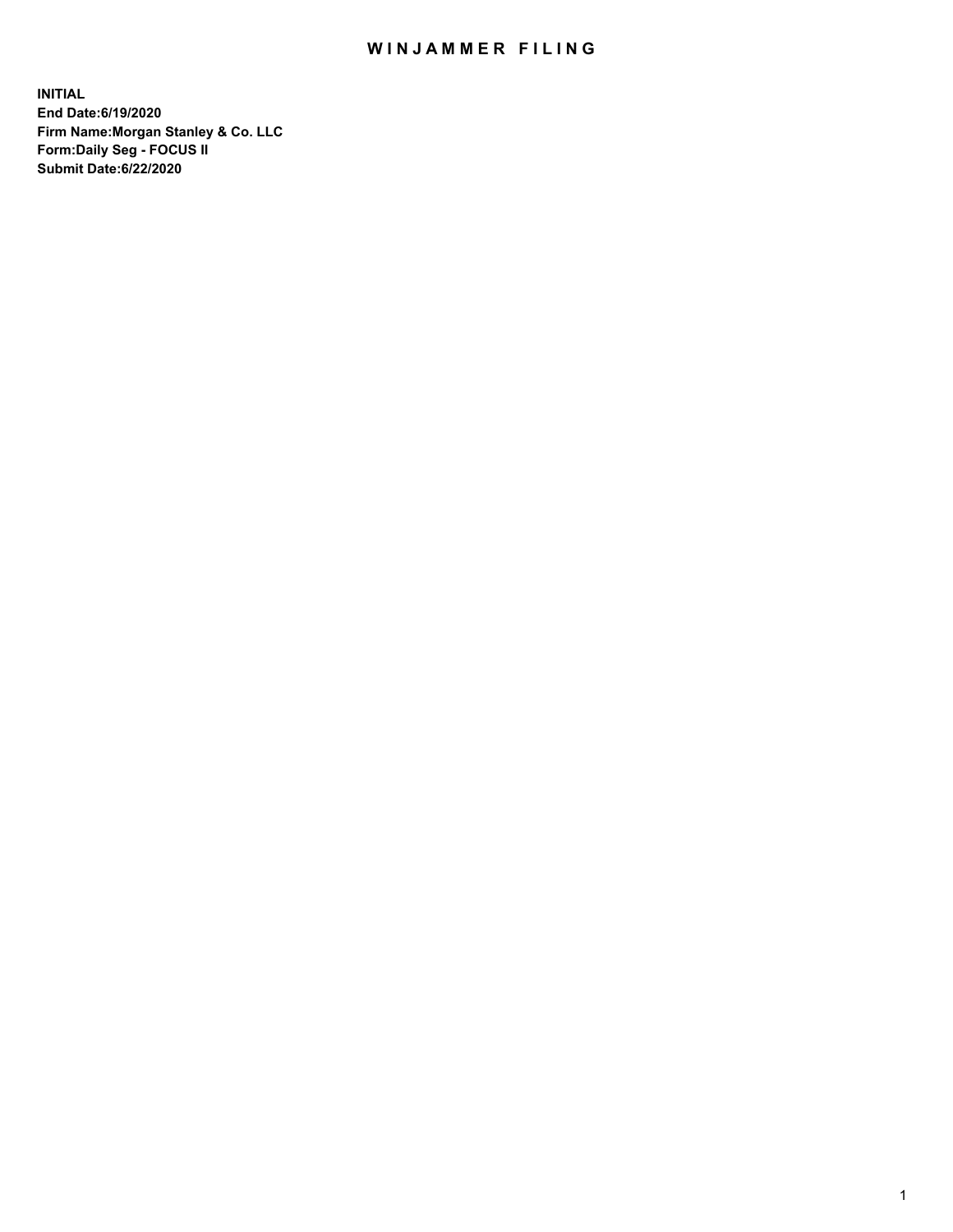**INITIAL End Date:6/19/2020 Firm Name:Morgan Stanley & Co. LLC Form:Daily Seg - FOCUS II Submit Date:6/22/2020 Daily Segregation - Cover Page**

| Name of Company                                                                                                                                                                                                                                                                                                                | Morgan Stanley & Co. LLC                                |
|--------------------------------------------------------------------------------------------------------------------------------------------------------------------------------------------------------------------------------------------------------------------------------------------------------------------------------|---------------------------------------------------------|
| <b>Contact Name</b>                                                                                                                                                                                                                                                                                                            | <b>Ikram Shah</b>                                       |
| <b>Contact Phone Number</b>                                                                                                                                                                                                                                                                                                    | 212-276-0963                                            |
| <b>Contact Email Address</b>                                                                                                                                                                                                                                                                                                   | Ikram.shah@morganstanley.com                            |
| FCM's Customer Segregated Funds Residual Interest Target (choose one):<br>a. Minimum dollar amount: ; or<br>b. Minimum percentage of customer segregated funds required:% ; or<br>c. Dollar amount range between: and; or<br>d. Percentage range of customer segregated funds required between:% and%.                         | 235,000,000<br><u>0</u><br><u>00</u><br><u>00</u>       |
| FCM's Customer Secured Amount Funds Residual Interest Target (choose one):<br>a. Minimum dollar amount: ; or<br>b. Minimum percentage of customer secured funds required:%; or<br>c. Dollar amount range between: and; or<br>d. Percentage range of customer secured funds required between:% and%.                            | 140,000,000<br><u>0</u><br><u>0 0</u><br>0 <sub>0</sub> |
| FCM's Cleared Swaps Customer Collateral Residual Interest Target (choose one):<br>a. Minimum dollar amount: ; or<br>b. Minimum percentage of cleared swaps customer collateral required:% ; or<br>c. Dollar amount range between: and; or<br>d. Percentage range of cleared swaps customer collateral required between:% and%. | 92,000,000<br><u>0</u><br><u>00</u><br>00               |

Attach supporting documents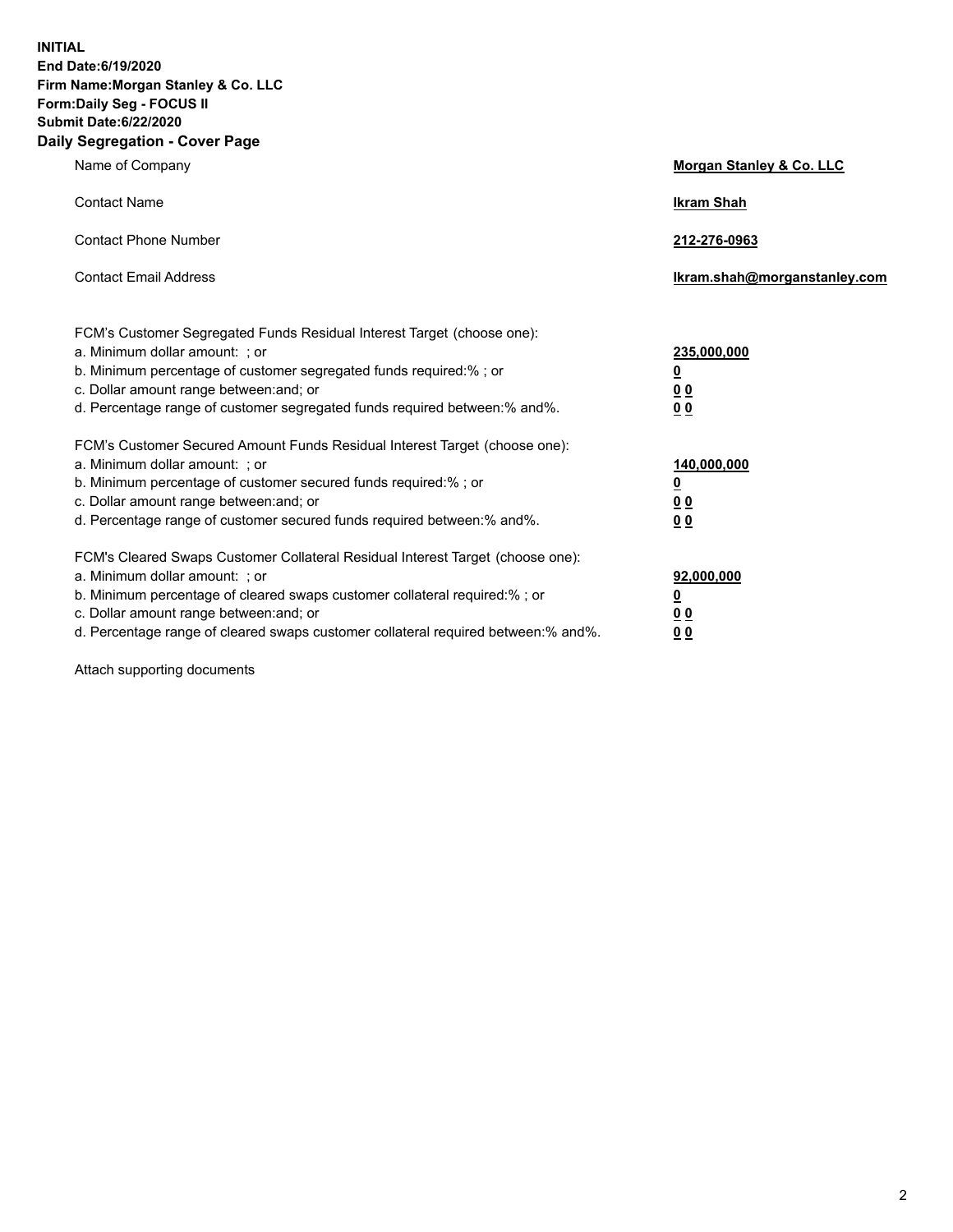## **INITIAL End Date:6/19/2020 Firm Name:Morgan Stanley & Co. LLC Form:Daily Seg - FOCUS II Submit Date:6/22/2020 Daily Segregation - Secured Amounts** Foreign Futures and Foreign Options Secured Amounts Amount required to be set aside pursuant to law, rule or regulation of a foreign government or a rule of a self-regulatory organization authorized thereunder **0** [7305] 1. Net ledger balance - Foreign Futures and Foreign Option Trading - All Customers A. Cash **4,545,016,158** [7315] B. Securities (at market) **3,226,049,297** [7317] 2. Net unrealized profit (loss) in open futures contracts traded on a foreign board of trade **153,178,539** [7325] 3. Exchange traded options a. Market value of open option contracts purchased on a foreign board of trade **8,284,623** [7335] b. Market value of open contracts granted (sold) on a foreign board of trade **-14,384,451** [7337] 4. Net equity (deficit) (add lines 1. 2. and 3.) **7,918,144,166** [7345] 5. Account liquidating to a deficit and account with a debit balances - gross amount **51,395,526** [7351] Less: amount offset by customer owned securities **-48,349,471** [7352] **3,046,055** [7354] 6. Amount required to be set aside as the secured amount - Net Liquidating Equity Method (add lines 4 and 5) **7,921,190,221** [7355] 7. Greater of amount required to be set aside pursuant to foreign jurisdiction (above) or line 6. **7,921,190,221** [7360] FUNDS DEPOSITED IN SEPARATE REGULATION 30.7 ACCOUNTS 1. Cash in banks A. Banks located in the United States **457,402,349** [7500] B. Other banks qualified under Regulation 30.7 **375,792,393** [7520] **833,194,742** [7530] 2. Securities A. In safekeeping with banks located in the United States **987,044,517** [7540] B. In safekeeping with other banks qualified under Regulation 30.7 **0** [7560] **987,044,517** [7570] 3. Equities with registered futures commission merchants A. Cash **14,393,428** [7580] B. Securities **0** [7590] C. Unrealized gain (loss) on open futures contracts **-126,986** [7600] D. Value of long option contracts **0** [7610] E. Value of short option contracts **0** [7615] **14,266,442** [7620] 4. Amounts held by clearing organizations of foreign boards of trade A. Cash **0** [7640] B. Securities **0** [7650] C. Amount due to (from) clearing organization - daily variation **0** [7660] D. Value of long option contracts **0** [7670] E. Value of short option contracts **0** [7675] **0** [7680] 5. Amounts held by members of foreign boards of trade A. Cash **3,939,875,536** [7700] B. Securities **2,239,004,780** [7710] C. Unrealized gain (loss) on open futures contracts **153,305,525** [7720] D. Value of long option contracts **8,284,623** [7730] E. Value of short option contracts **-14,384,451** [7735] **6,326,086,013** [7740] 6. Amounts with other depositories designated by a foreign board of trade **0** [7760] 7. Segregated funds on hand **0** [7765]

- 8. Total funds in separate section 30.7 accounts **8,160,591,714** [7770]
- 9. Excess (deficiency) Set Aside for Secured Amount (subtract line 7 Secured Statement Page 1 from Line 8)
- 10. Management Target Amount for Excess funds in separate section 30.7 accounts **140,000,000** [7780]
- 11. Excess (deficiency) funds in separate 30.7 accounts over (under) Management Target 99,401,493 [7785]

**239,401,493** [7380]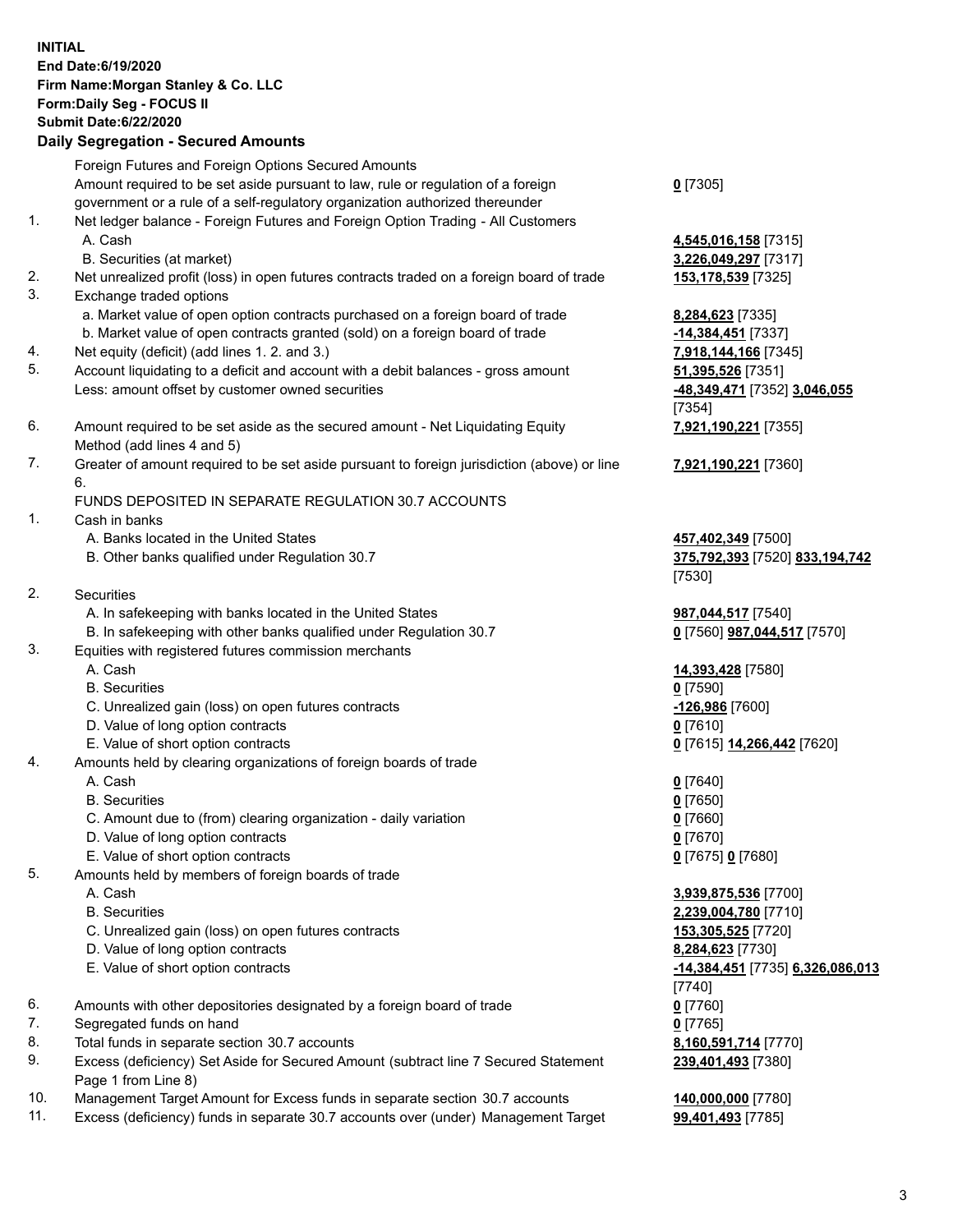**INITIAL End Date:6/19/2020 Firm Name:Morgan Stanley & Co. LLC Form:Daily Seg - FOCUS II Submit Date:6/22/2020 Daily Segregation - Segregation Statement** SEGREGATION REQUIREMENTS(Section 4d(2) of the CEAct) 1. Net ledger balance A. Cash **16,688,124,773** [7010] B. Securities (at market) **8,898,196,678** [7020] 2. Net unrealized profit (loss) in open futures contracts traded on a contract market **374,949,995** [7030] 3. Exchange traded options A. Add market value of open option contracts purchased on a contract market **444,308,465** [7032] B. Deduct market value of open option contracts granted (sold) on a contract market **-351,456,685** [7033] 4. Net equity (deficit) (add lines 1, 2 and 3) **26,054,123,226** [7040] 5. Accounts liquidating to a deficit and accounts with debit balances - gross amount **219,707,824** [7045] Less: amount offset by customer securities **-214,398,973** [7047] **5,308,851** [7050] 6. Amount required to be segregated (add lines 4 and 5) **26,059,432,077** [7060] FUNDS IN SEGREGATED ACCOUNTS 7. Deposited in segregated funds bank accounts A. Cash **4,082,813,631** [7070] B. Securities representing investments of customers' funds (at market) **0** [7080] C. Securities held for particular customers or option customers in lieu of cash (at market) **1,174,327,583** [7090] 8. Margins on deposit with derivatives clearing organizations of contract markets A. Cash **13,570,467,194** [7100] B. Securities representing investments of customers' funds (at market) **0** [7110] C. Securities held for particular customers or option customers in lieu of cash (at market) **7,723,869,095** [7120] 9. Net settlement from (to) derivatives clearing organizations of contract markets **-113,406,423** [7130] 10. Exchange traded options A. Value of open long option contracts **444,308,465** [7132] B. Value of open short option contracts **-351,456,685** [7133] 11. Net equities with other FCMs A. Net liquidating equity **13,083,376** [7140] B. Securities representing investments of customers' funds (at market) **0** [7160] C. Securities held for particular customers or option customers in lieu of cash (at market) **0** [7170] 12. Segregated funds on hand **0** [7150] 13. Total amount in segregation (add lines 7 through 12) **26,544,006,236** [7180] 14. Excess (deficiency) funds in segregation (subtract line 6 from line 13) **484,574,159** [7190] 15. Management Target Amount for Excess funds in segregation **235,000,000** [7194]

16. Excess (deficiency) funds in segregation over (under) Management Target Amount Excess

**249,574,159** [7198]